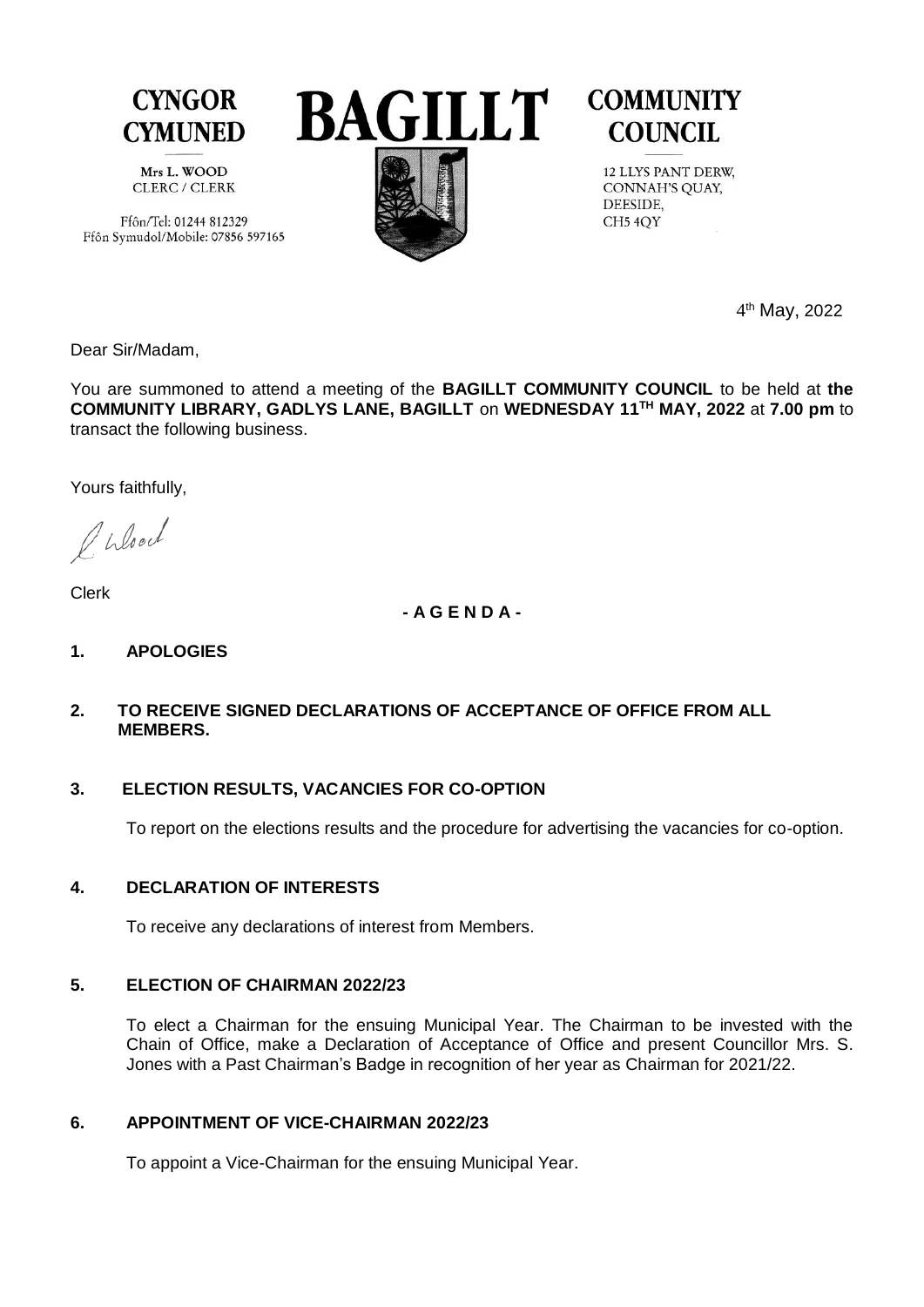#### **7. APPOINTMENT OF REPRESENTATIVES ON OUTSIDE BODIES**

To appoint representatives on the outside bodies indicated below. Alongside the organisation is the number of places allocated to the Council and the existing representatives(s).

## **Local Organisations**

- a. Bagillt Community Association (2) Previously C. Shorten and T. Shorten
- b. Bagillt Heritage Society (1) Chairman

# **Other Organisations**

None at present

### **8. MEMBERS ATTENDANCE RECORD 2021/22**

As agreed at the April 2013 Council meeting a copy of Members attendance record for the 2021/22 municipal year is attached.

### **9. POLICING MATTERS**

To report any issues which the Clerk can email to the PSCO.

#### **10. MINUTES**

To confirm as a correct record the minutes of the Ordinary meeting held on  $9<sup>th</sup>$  March 2022. Copy attached.

# **11. CHAIRMAN'S COMMUNICATIONS**

To receive the Chairman's communications.

# **12. REPORTS BY REPRESENTATIVES & COUNTY COUNCILLORS**

To receive any reports by representatives.

#### **13. PLANNING APPLICATIONS**

**a.** Any applications received after the agenda was printed will be reported to the meeting.

| App No | Location                                                             | <b>Detail</b>                                                                                                                                                                                                                                               | <b>Decision</b> |
|--------|----------------------------------------------------------------------|-------------------------------------------------------------------------------------------------------------------------------------------------------------------------------------------------------------------------------------------------------------|-----------------|
| 063784 | Manor Farm Bungalow,<br>Holywell Road, Flint,<br>Flintshire, CH6 5RR | Conversion of rear single garage and<br>small extension to form a new kitchen,<br>dining/living area with new pitched roof<br>to replace the old flat roof. Building of<br>new garage to side and incorporation of<br>open porches over front and side door | Approved        |

**b.** Application Decisions – for information only.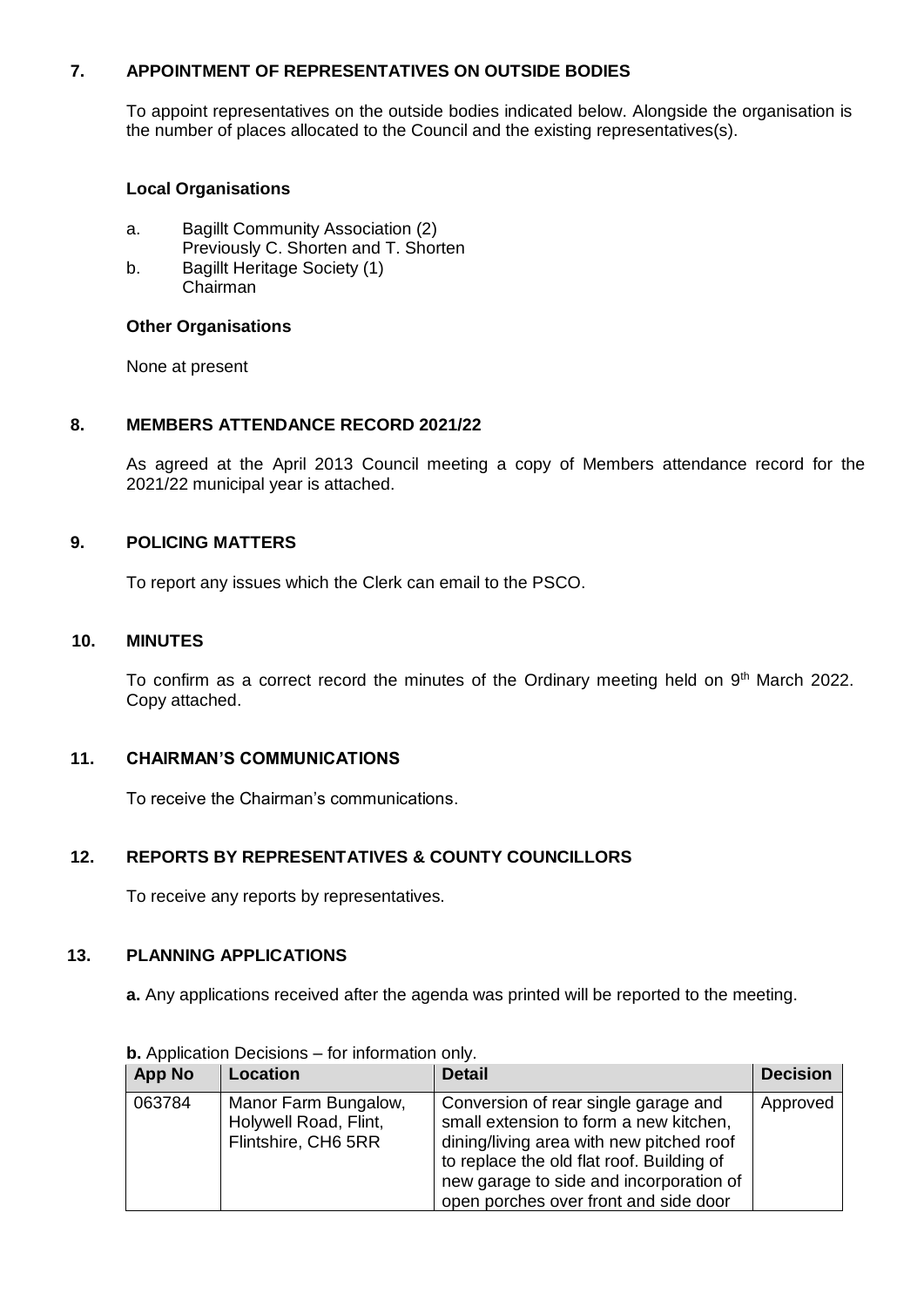| 063925 | Unit 1, Manor Industrial<br>Estate, Flint, Flintshire,<br>CH6 5UY | Installation of external extraction plant | Approved |
|--------|-------------------------------------------------------------------|-------------------------------------------|----------|
|--------|-------------------------------------------------------------------|-------------------------------------------|----------|

#### **14. ACCOUNTS FOR PAYMENT**

To approve the accounts for payment. A copy of the accounts will be circulated at the meeting.

#### **15. AUDIT OF ACCOUNTS 2021/22**

#### **a. Internal**

The Responsible Financial Officer will advise the meeting on the action plan and report of the Internal Auditor, JDH Business Services following the internal audit for 2021/22.

#### **b. External**

Members are requested to approve the attached Accounting statement and the Annual Governance Statement Part 1 and Part 2. Also to authorise the Chairman to sign the Council approval and certification of the Annual Return.

#### **16. FINANCIAL INFORMATION 202012022**

To consider the attached Accounts for 2021/22 together with a report of the Responsible Financial Officer on Budget Monitoring and Bank Reconciliation statement for the fourth and final quarter to 31<sup>st</sup> March 2022.

#### **17. ACCESS TO INFORMATION – MEMBERS' ALLOWANCES AND EXPENSES 2021/22**

To note the attached information applicable for 2020/21 which the Council is required to publish by way of a copy to the IRPW and displaying on the Council website and notice boards.

#### **18. STREET FURNITURE WORKS**

To report on works and quotations which have been received to carry out the necessary works indicated on the Annual Inspection of Street Furniture.

#### **19. HANGING BASKETS**

Councillor Miss. T. Strong to report.

#### **20. COUNCIL POLICIES**

To approve and adopt the following policy: Multi Location Policy

#### **21. CORRESPONDENCE & CLERKS REPORT**

The Clerk to report correspondence received, if any and update Council on previous matters arising from the last meeting. Report attached (if any).